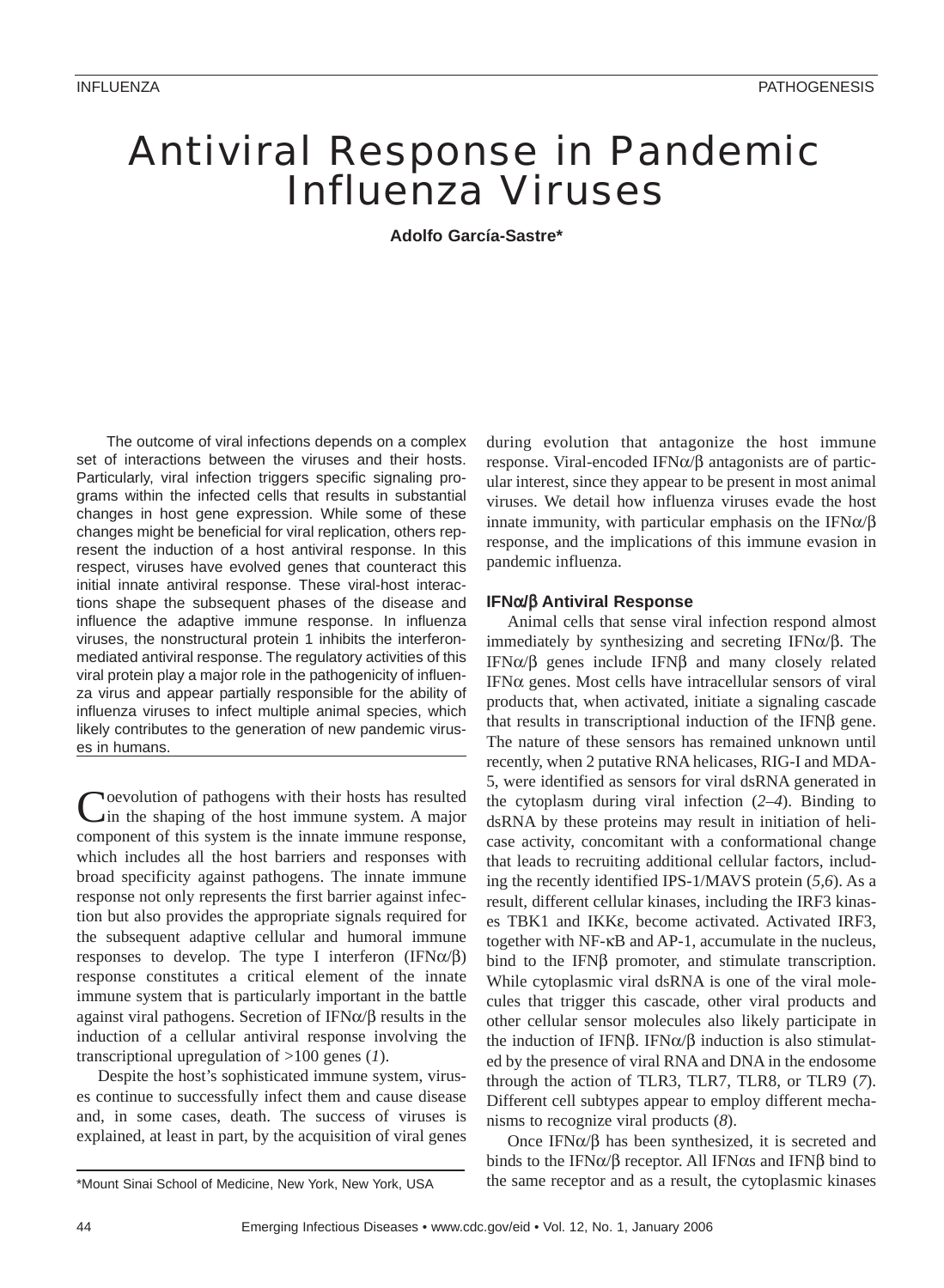JAK1 and TYK2 become activated and phosphorylate the STAT1 and STAT2 molecules. This process promotes generation of the ISGF3 transcription factor, a complex of STAT1, STAT2, and IRF9 that accumulates in the nucleus. Nuclear ISGF3 binds to promoters that contain interferonstimulated response elements and stimulates the transcriptional induction of antiviral genes, including MxA, PKR, OAS, ADAR, PML, p56, and many others (*9*). These IFNstimulated genes inhibit viral replication by many different mechanisms, including binding to viral nucleocapsids, translation inhibition, RNA degradation, RNA editing, and apoptosis induction. Moreover, secreted IFNα/β promotes the generation of robust cellular and humoral immunity ( $10,11$ ). In general, the IFN $\alpha/\beta$  response has a complex regulation that involves positive and negative feed-back mechanisms, some of which are still unknown.

## **Nonstructural Protein 1 of Influenza Virus**

Although IFN $\alpha/\beta$  was first described as a factor with antiviral activity secreted by cells treated with partially heat-inactivated influenza A viruses (*12*), it was also recognized early on that influenza viruses are poor IFN $\alpha/\beta$ inducers (*13*). This is because influenza viruses, like many other viruses, encode mechanisms to evade and antagonize the IFNα/β response ( $14$ ). In the case of influenza A virus, this IFN $α/β$  antagonistic function is encoded by the nonstructural protein 1 (NS1) gene.

NS1 of influenza A viruses is encoded by the unspliced mRNA derived from the shortest RNA segment of the 8 viral RNA segments. The protein is the most abundant nonstructural viral protein expressed in influenza A virus–infected cells. The development of reverse genetics techniques to manipulate the influenza virus genome made it possible to generate NS1 mutant viruses, including a recombinant influenza A virus lacking the NS1 gene (*15*). The NS1 knockout influenza A virus, delNS1, was replication defective in most cells and hosts, except for those lacking a functional IFNα/β system. Most remarkable, delNS1 virus was highly attenuated in mice but replicated and caused disease in STAT1 knockout mice, which lack one of the key transactivator molecules needed for the IFNα/β response (*15*). These results indicate that NS1 is required to overcome the IFNα/β response during influenza A virus infection.

The basis of the IFN $\alpha/\beta$  antagonistic properties of the NS1 of influenza A virus relies on its ability to prevent IFNβ synthesis; this explains the poor IFNβ–inducing properties of influenza A viruses (*16,17*). In the absence of NS1, influenza A virus becomes a high IFNα/β–inducing virus, and induction of high levels of IFNα/β results in inhibition of replication of delNS1 virus. NS1, by virtue of its dsRNA binding properties, is likely to sequester viral dsRNA produced during viral infection, which prevents

recognition of this dangerous molecule by cellular sensors. This model of action is consistent with the ability of NS1 expression to prevent activation of transcription factors involved in the induction of IFNα/β synthesis, including IRF3 (*16*). Moreover, dsRNA binding is required for optimal inhibition of IFNβ production by NS1 (*18*). Similar results were obtained with the NS1 of influenza B virus (*19,20*). However, interactions of NS1 with cellular proteins also likely contribute to its IFNα/β antagonistic functions (*21*). NS1 of influenza A virus, but not of influenza B virus, inhibits cellular factors involved in mRNA processing (*22,23*); this function might also play a role in inhibiting IFNα/β production by influenza A virus (*24*). Finally, NS1 has also been shown to have IFN $\alpha/\beta$  inhibitory properties at a post-IFNα/β synthesis level. The NS1 of both influenza A and B viruses prevents the activation of the translation inhibitory and IFN inducible protein PKR (*25,26*); the NS1 of influenza B virus inhibits the activity of ISG15 (*27*), an IFN-inducible protein that enhances the IFN-mediated antiviral response.

# **Role of NS1 Gene**

Influenza A viruses can infect many different animal species, such as different birds (e.g., waterfowl, chickens, turkeys), horses, pigs and humans, but also cross species, with avian strains infecting mammalian species, including humans. This property is especially critical during human pandemics that are characterized by novel antigenic determinants. These determinants derive from avian strains for which no immunity exists in most human population, which results in higher illness and death rates. The factors involved in the ability of an avian influenza virus strain, or of a reassortant virus containing avian antigenic determinants, to infect and propagate in humans are poorly understood; this lack of knowledge hampers our ability to predict the pandemic potential of avian influenza virus strains circulating in birds. Although the receptor specificity of the hemagglutinin protein is a factor that appears to be important for human adaptation of avian strains, other poorly understood factors also participate in this adaptation (*28*). With respect to NS1, viral strains from different animal hosts likely have NS1 genes adapted to antagonize the IFN $\alpha/\beta$  system of their specific host species. This was the case when the NS1 gene of the human influenza A virus that caused the 1918 H1N1 pandemic was compared with the NS1 gene of the mouse-adapted H1N1 influenza A virus strain WSN. Replacement of the NS1 gene of WSN virus with that of the 1918 virus resulted in an attenuated virus in mice, but this virus more efficiently inhibited the IFNα/β system in human cells (*21,29*). This inhibition might be explained by specific interactions of NS1 with host factors that have different sequences depending on the host, with NS1 of a mouse-adapted strain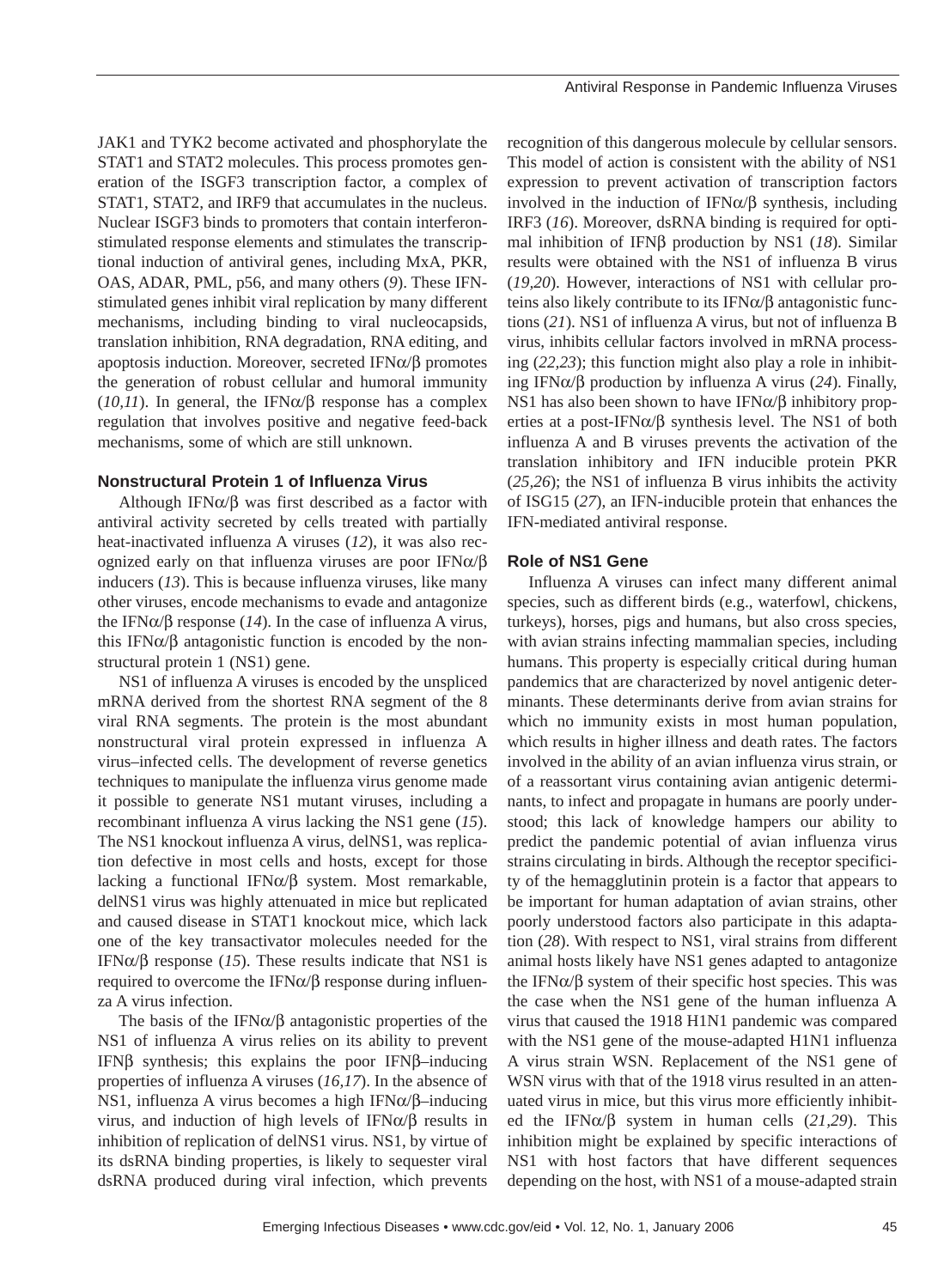interacting better with murine factors than with human factors, and vice versa. If this is a general property of NS1 from different influenza virus strains, an avian strain would require adaptation of its NS1 gene to efficiently antagonize the human IFN $\alpha/\beta$  system. Alternatively, an avian strain would require acquisition by reassortment of an NS1 gene from a human strain to efficiently infect and propagate in humans.

Because mutations that affect NS1 function also have a profound effect on viral pathogenicity, highly pathogenic influenza virus strains may have an NS1 gene with particularly strong IFNα/β antagonistic properties. Moreover, the ability of NS1 to attenuate the activation of different transcription factors during viral infections has implications beyond the inhibition of IFN $\alpha/\beta$  synthesis. For instance, expression of many other cytokines and molecules involved in activation of dendritic cell function also appear to be regulated by NS1 (*30*). In this respect, the NS1 of the highly pathogenic avian H5N1 viruses circulating in poultry and waterfowl in Southeast Asia might be responsible for an enhanced proinflammatory cytokine response (especially  $TNF\alpha$ ) induced by these viruses in human macrophages (*31,32*). High levels of proinflammatory cytokines are likely to play an important role in the unusual lethality of these viruses in humans. Fortunately, infection with these viruses appears to be rare and the viruses have not been able to efficiently propagate from human to human.

### **Other Influenza Antagonists of Host Response**

Although delNS1 influenza virus is a high inducer of IFNα/β, partial UV inactivation of this virus results in even higher induction of IFNα/β (*33*). These results suggest the presence of additional viral genes besides NS1 that attenuate IFNα/β production during viral infection and that become inactivated by UV. The viral polymerase, possibly through its endonuclease "cap-snatching" activity, might be responsible for this anti- IFNα/β activity (*33*). Further experimentation will be required to evaluate this hypothesis. In any case, the presence of multiple viral genes that cooperatively antagonize the IFN $\alpha/\beta$  response is not uncommon among the different virus families.

Influenza A virus encodes a second nonstructural polypeptide in virus-infected cells, the PB1-F2 protein (*34*). This protein is encoded by an alternative open reading frame of the PB1 RNA segment, which also directs the synthesis of the PB1 protein, a critical component of the viral polymerase. The PB1-F2 protein localizes to the mitochondria of the infected cells (*35*) where it interacts with 2 components of the mitochondrial permeability transition pore complex, ANT3 and VDCA1, that are thought to play a major role in apoptosis control (*36*). As a result,

expression of PB1-F2 sensitizes cells to apoptosis. This process might constitute an important immune evasion strategy. Thus, a PB1-F2-knockout influenza A virus induced less cell death than the wild-type virus in infected human monocytes, which suggests that expression of PB1- F2 affects immune cell function during viral infection (*34*). Although several influenza A virus strains that lack PB1- F2 occur naturally, PB1-F2 likely contributes to viral pathogenicity and might have an important role in determining the severity of pandemic influenza.

### **NS1 as Target for Antivirals and Vaccines**

Our knowledge of NS1 function might be applied in the near future to select for new antiviral compounds against influenza virus. Predictably, small molecules that interfere with the ability of NS1 to bind dsRNA or prevent IFN $\alpha/\beta$ production will also enhance the host innate immunity against influenza virus, resulting in faster viral clearance. In addition, recombinant influenza viruses with impaired NS1 function might represent efficient live attenuated vaccines against influenza. These viruses can be grown in IFNα/β-deficient substrates to high titers, but they are attenuated in the host (*37*). Moreover, since the inhibitory effects of NS1 attenuate aspects of both innate and adaptive immunity, NS1 mutant viruses appear to be intrinsically more immunogenic (*38*). Recombinant influenza viruses with modified NS1 genes have been developed and have proven to be attenuated and immunogenic in different animal models. These modified viruses might be used in the future as the basis of live vaccines against epidemic and pandemic influenza (*37–40*).

This research was supported by the National Institutes of Health and Department of Defense.

Dr García-Sastre is a professor in the department of microbiology at Mount Sinai School of Medicine in New York. His studies provided the first description and molecular analysis of a viral-encoded IFN antagonist among negative-strand RNA viruses.

### **References**

- 1. Der SD, Zhou A, Williams BR, Silverman RH. Identification of genes differentially regulated by interferon alpha, beta, or gamma using oligonucleotide arrays. Proc Natl Acad Sci U S A. 1998;95:15623–8.
- 2. Yoneyama M, Kikuchi M, Natsukawa T, Shinobu N, Imaizumi T, Miyagishi M, et al. The RNA helicase RIG-I has an essential function in double-stranded RNA-induced innate antiviral responses. Nat Immunol. 2004;5:730–7.
- 3. Andrejeva J, Childs KS, Young DF, Carlos TS, Stock N, Goodbourn S, et al. The V proteins of paramyxoviruses bind the IFN-inducible RNA helicase, mda-5, and inhibit its activation of the IFN-beta promoter. Proc Natl Acad Sci U S A. 2004;101:17264–9.